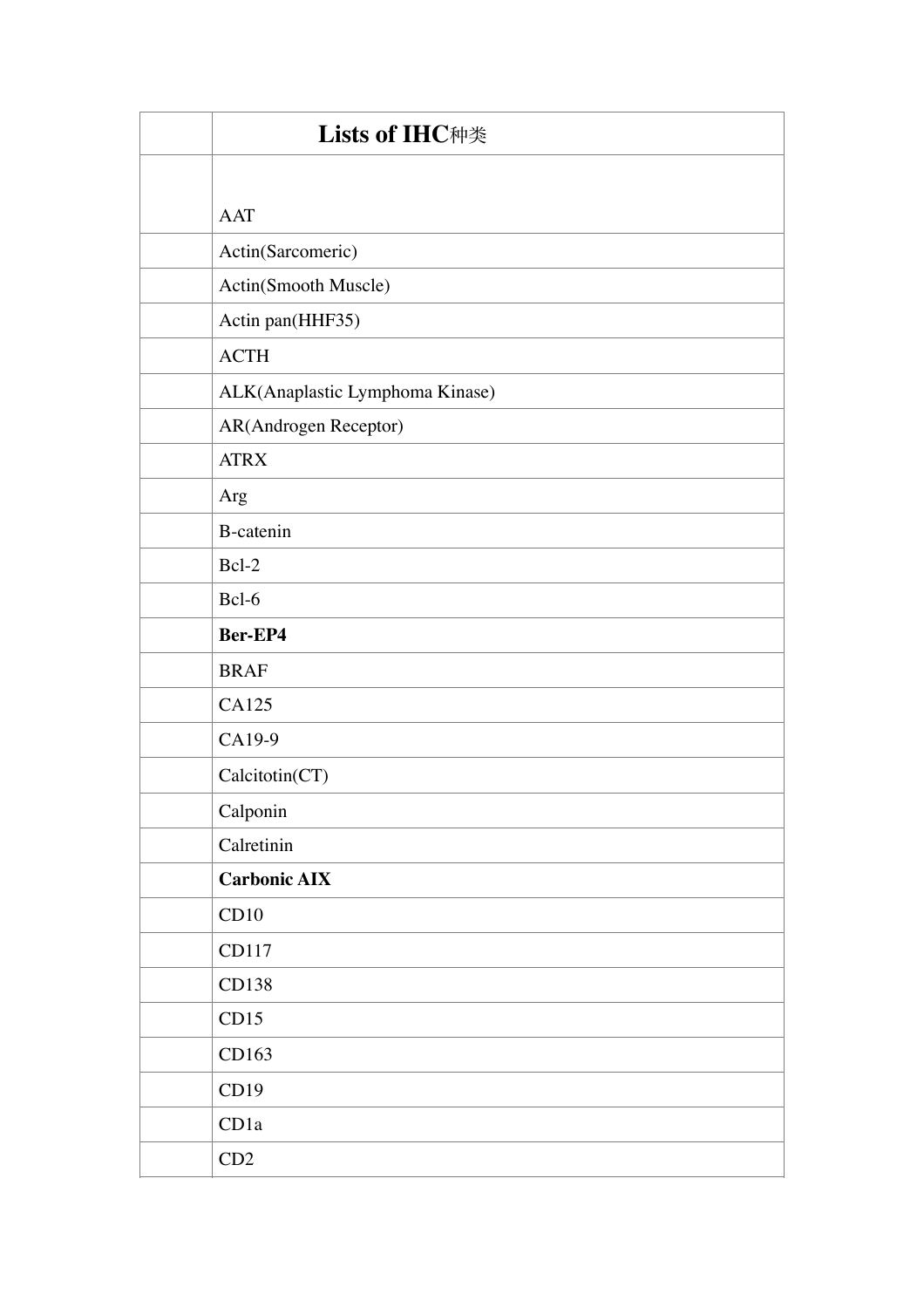| CD20           |
|----------------|
| CD21           |
| CD23           |
| CD3            |
| $CD30(Ki-1)$   |
| CD34           |
| <b>CD35</b>    |
| CD38           |
| CD38           |
| CD43           |
| CD43           |
| CD44           |
| CD44           |
| CD45(LCA)      |
| CD45RO         |
| CD5            |
| CD56           |
| $CD57(Leu-7)$  |
| CD68           |
| CD79           |
| CD8            |
| CD99           |
| $CDX-2$        |
| CEA            |
| $C$ -erb $B-2$ |
| ChromograninA  |
| $\mbox{CK}$ 10 |
| <b>CK 14</b>   |
| <b>CK 18</b>   |
| $\mbox{CK}$ 20 |
| ${\rm CK}$ 8   |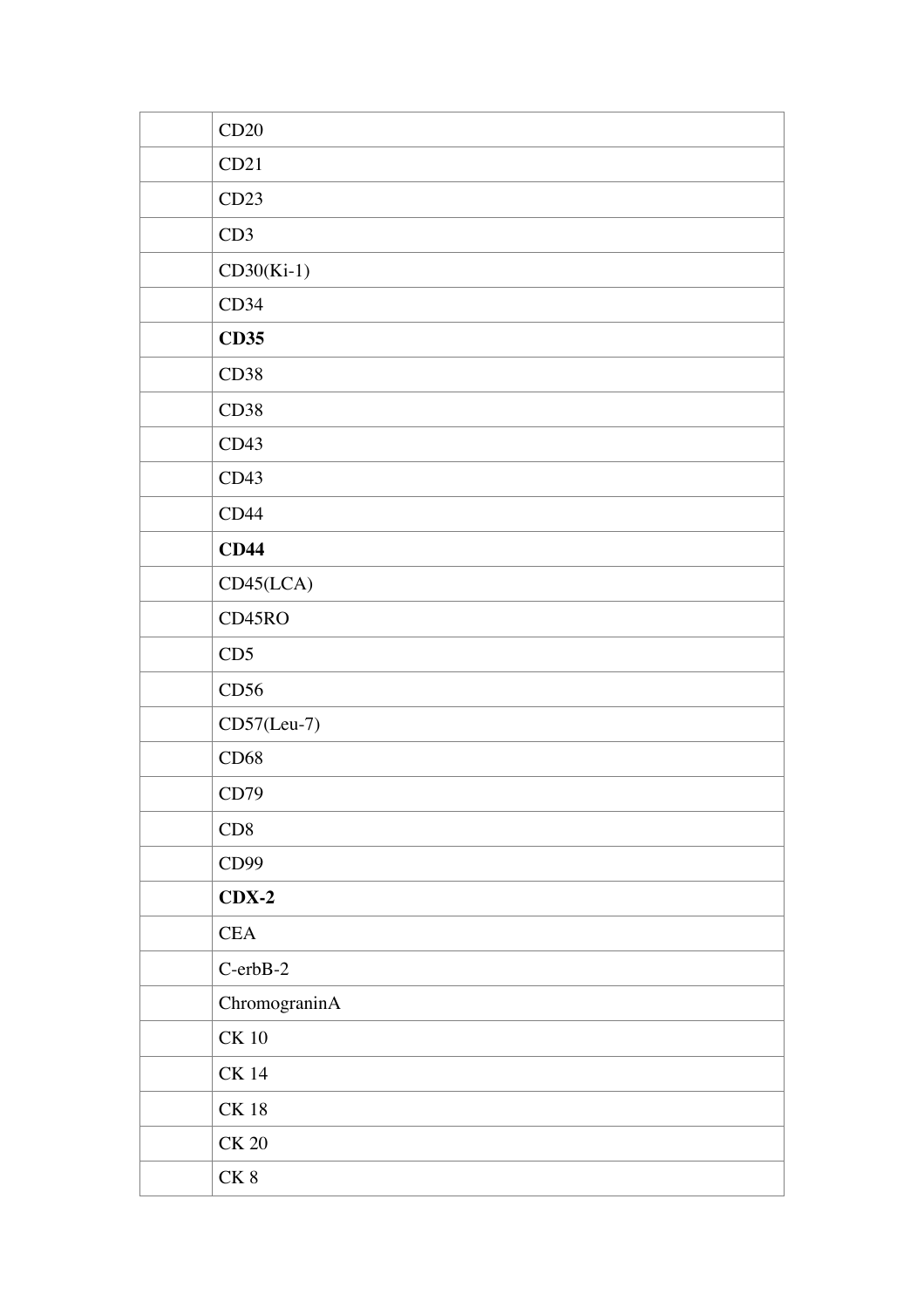| <b>CK19</b>                                                 |
|-------------------------------------------------------------|
| CK <sub>5</sub>                                             |
| <b>CK5/6</b>                                                |
| <b>CK5/6</b>                                                |
| CK7                                                         |
| c-MET                                                       |
| c-myc                                                       |
| Collagen IV                                                 |
| $COX-2$                                                     |
| CXCL13                                                      |
| Cyclin D1(bcl-1)                                            |
| Cytokeratin(CK pan)                                         |
| Cytokeratin(High MW)                                        |
| $D2-40$                                                     |
| Desmin                                                      |
| double-labeled immunohistochemistry for prostate cancer kit |
| double-labeled staining kit                                 |
| DPC-4                                                       |
| <b>EBV</b>                                                  |
| E-cad                                                       |
| <b>EGFR</b>                                                 |
| <b>EMA</b>                                                  |
| ER(Estrogen Receptor)                                       |
| F8(FactorVIII-related Antigen)                              |
| $FL1-1$                                                     |
| <b>FSH</b>                                                  |
| Galectin-3                                                  |
| GATA3                                                       |
| GATA3                                                       |
| GCDFP-15                                                    |
| <b>GFAP</b>                                                 |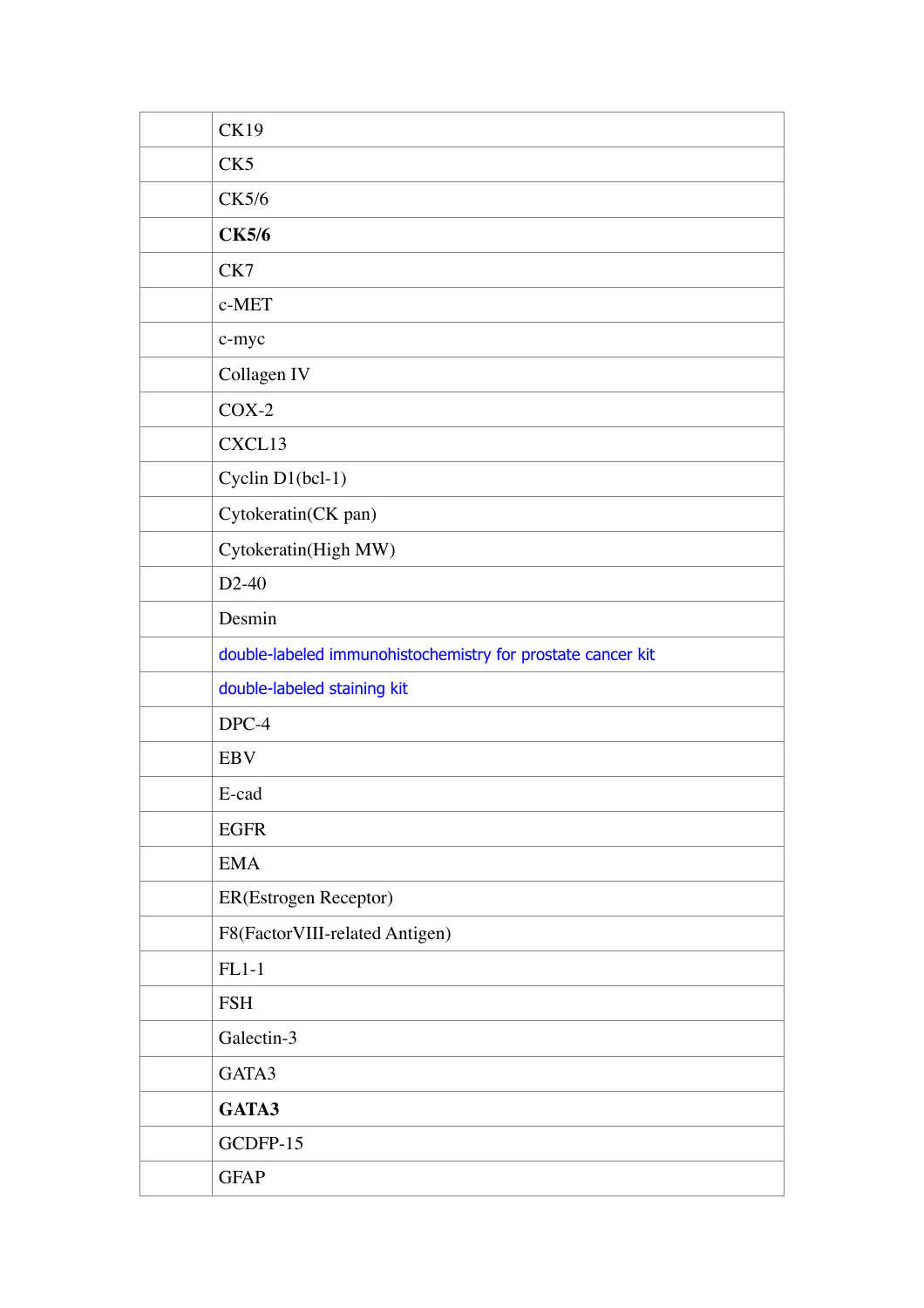| <b>GH</b>            |
|----------------------|
| Glucagon             |
| Glypican-3           |
| Granzyme(GrB)        |
| <b>GS</b>            |
| <b>H3K27M</b>        |
| HBcAg                |
| HBsAg                |
| HCG                  |
| <b>HCV</b>           |
| Hepat                |
| HNFB                 |
| HPV16                |
| HPV18                |
| <b>HSP70</b>         |
| <b>HSP70</b>         |
| IDH1                 |
| IG4                  |
| IGg                  |
| Inhibin              |
| Insulin              |
| Kappa Light Chains   |
| Ki67 Antigen         |
| Lambda Light Chains  |
| Laminin              |
| Langerin             |
| LH                   |
| $LMP-1$              |
| Lysozyne             |
| Mammaglobin          |
| MC(Mesothelial Cell) |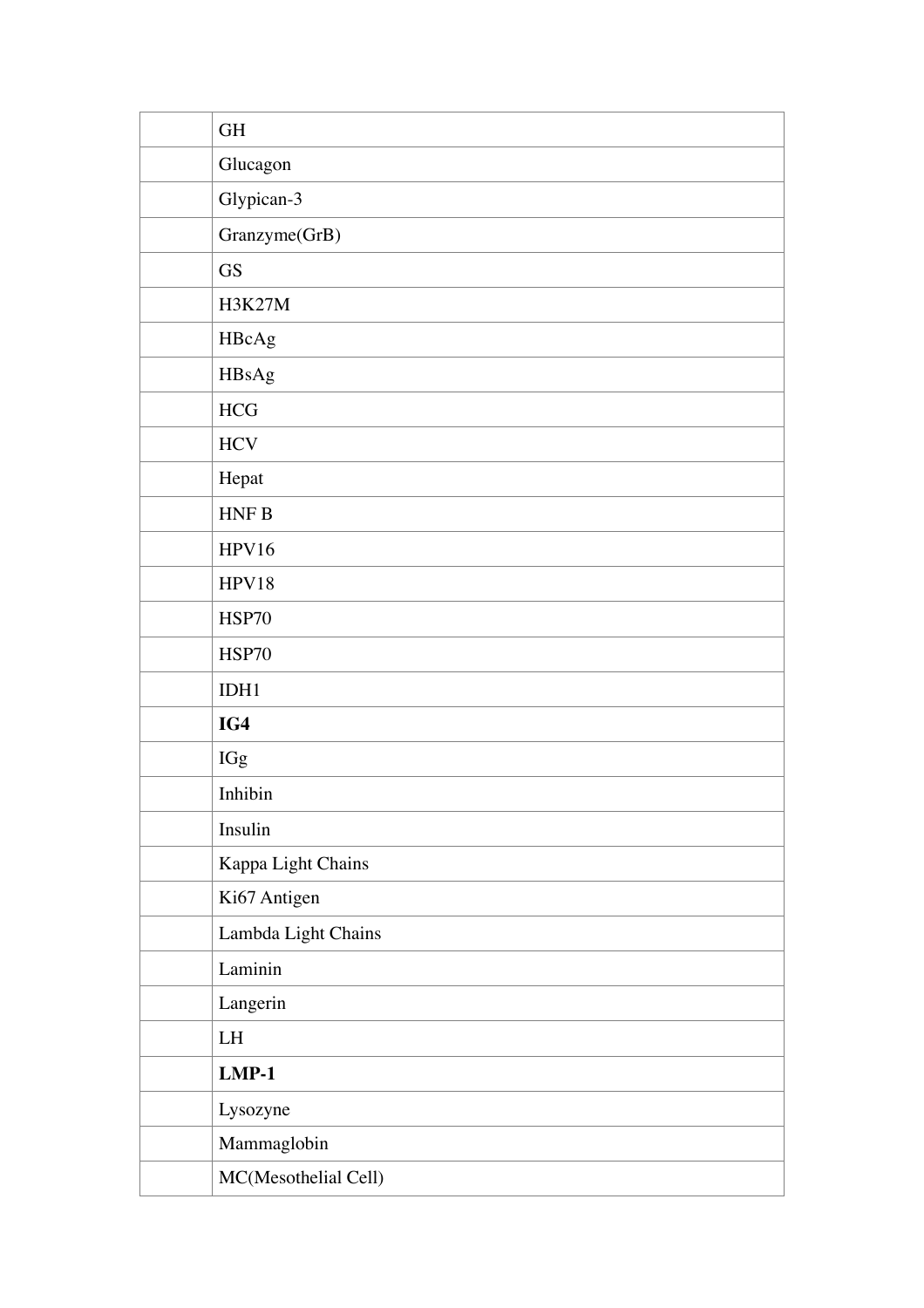| MDM2                             |
|----------------------------------|
| Melan-A                          |
| Melanoma                         |
| MLH1                             |
| <b>MPO</b>                       |
| MSH <sub>2</sub>                 |
| MSH <sub>6</sub>                 |
| MT1                              |
| MUC-4                            |
| Mucin 5AC                        |
| Mucin-2                          |
| MUM1                             |
| MyoD1                            |
| Myogenin                         |
| Myoglobin                        |
| Myosin Heavy Chain Smooth Muscle |
| Napsin- $A$                      |
| $\ensuremath{\text{NF}}$         |
| nm23                             |
| <b>NSE</b>                       |
| $Oct-2$                          |
| Oling                            |
| P16                              |
| P <sub>21</sub>                  |
| <b>P40</b>                       |
| P504s                            |
| P <sub>53</sub>                  |
| P63                              |
| PAP(Prostate Acide Phosphatase)  |
| PASA                             |
| Pax <sub>5</sub>                 |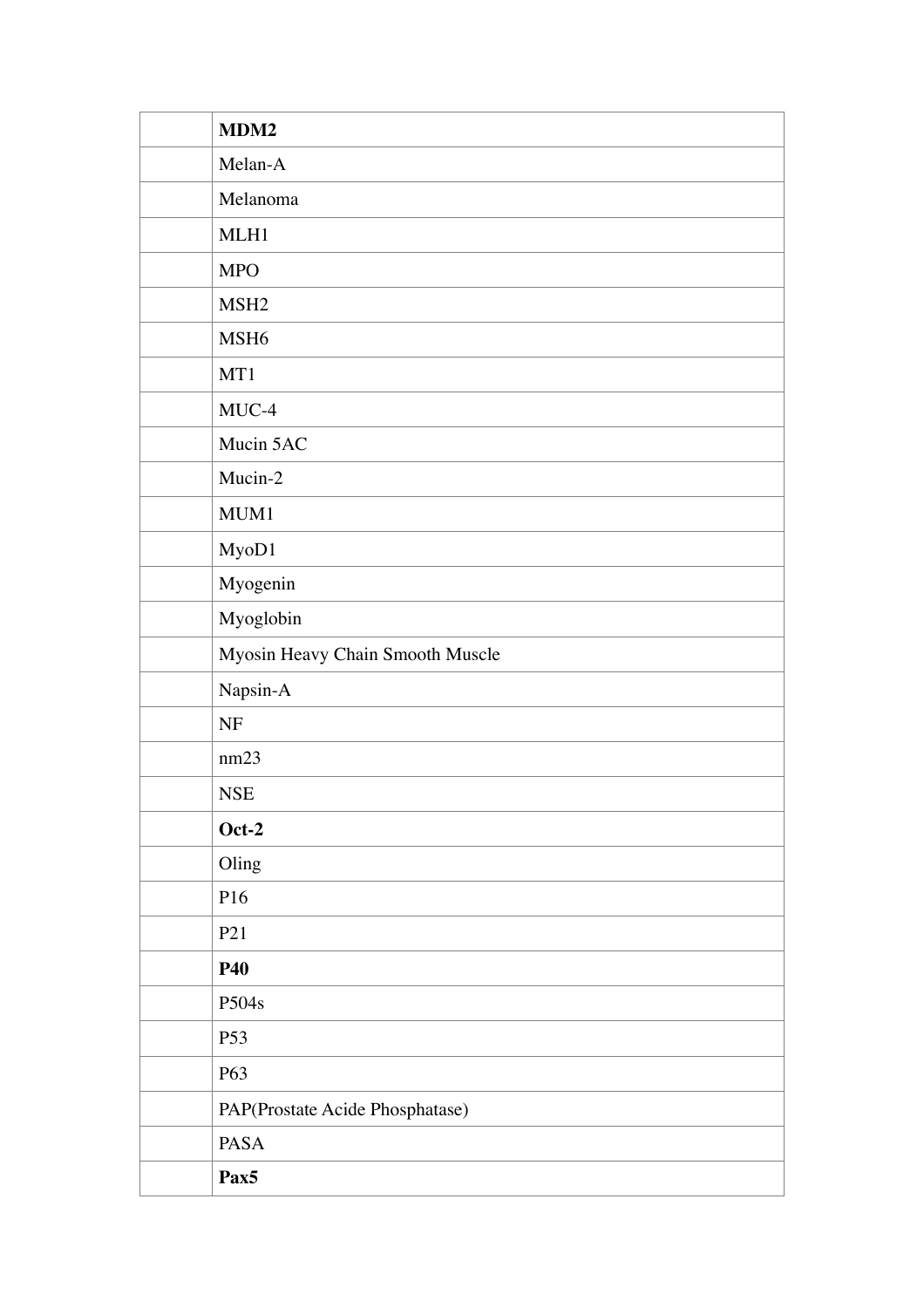| PAx8                                                       |
|------------------------------------------------------------|
| PDGFR-a                                                    |
| PD-L1 (programmed cell deaths-ligand 1) [newly introduced] |
| PL                                                         |
| <b>PLAP</b>                                                |
| PMS <sub>2</sub>                                           |
| PR(Progesterone Receptor)                                  |
| PRL                                                        |
| Prolactin                                                  |
| PSA(Prostate Specific Antigen)                             |
| <b>PSAP</b>                                                |
| <b>PTEN</b>                                                |
| <b>PTH</b>                                                 |
| ROS <sub>1</sub>                                           |
| $S-100$                                                    |
| <b>S100P</b>                                               |
| SALL4                                                      |
| <b>SDHB</b>                                                |
| Serotonin                                                  |
| $SF-1$                                                     |
| Sox10                                                      |
| $SOX-2$                                                    |
| $SP-A$                                                     |
| $SP-B$                                                     |
| SSTR <sub>2</sub>                                          |
| STAT6                                                      |
| Sy(Synaptophysin)                                          |
| Tg(Thyroglobulin)                                          |
| $TIA-1$                                                    |
| Topo11                                                     |
| TTF-1                                                      |